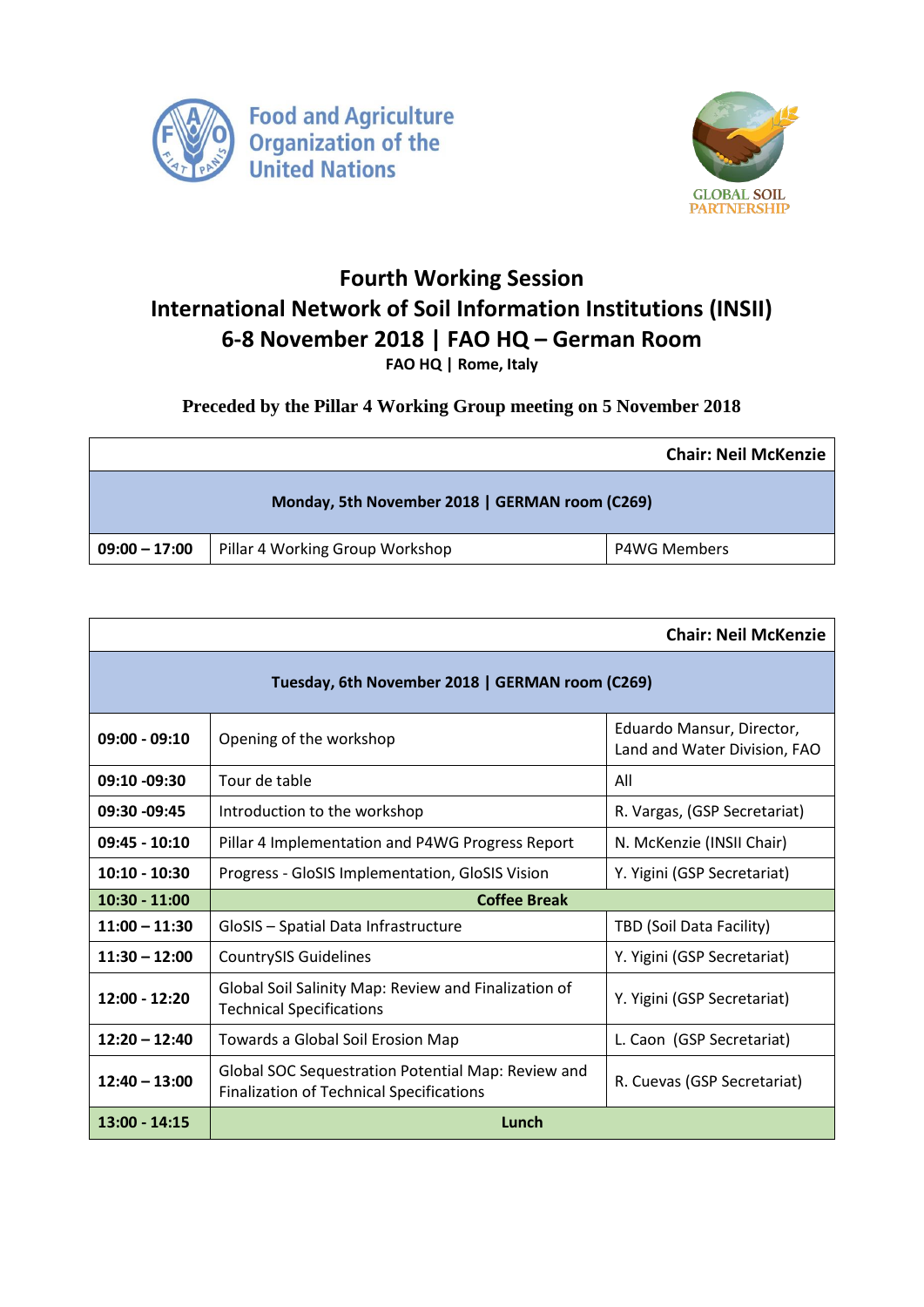| $14:15 - 15:00$                                                          | GloSIS - T1 and T2 Soil Profile Database Technical<br>Specifications                                                                                                 | TBD (Soil Data Facility)                                 |  |  |
|--------------------------------------------------------------------------|----------------------------------------------------------------------------------------------------------------------------------------------------------------------|----------------------------------------------------------|--|--|
| 15:00 - 15:30                                                            | Global Soil Map and GloSIS Fine Resolution Soil Grid<br>Specifications                                                                                               | T. Mulder (IUSS Global Soil Map<br><b>Working Group)</b> |  |  |
| 15:30 - 16:00                                                            | <b>Coffee break</b>                                                                                                                                                  |                                                          |  |  |
| $16:00 - 17:00$                                                          | SoilSTAT Concept Note                                                                                                                                                | <b>GSP Secretariat (Y. Yigini)</b>                       |  |  |
| Wednesday, 7th November 2018   GERMAN room (C269)   Chair: Neil McKenzie |                                                                                                                                                                      |                                                          |  |  |
| $09:00 - 09:25$                                                          | <b>INBS</b> - International Network of Black Soils                                                                                                                   | GSP Secretariat (Y. Tong)                                |  |  |
| $09:25 - 09:50$                                                          | GSP - Soil Organic Carbon Management Working Group And<br>Technical Manual On Soil Organic Carbon Management                                                         | <b>GSP Secretariat (R. Cuevas)</b>                       |  |  |
| $09:50 - 10:10$                                                          | GSP - Soil Organic Carbon Monitoring Working Group                                                                                                                   | <b>GSP Secretariat (Y. Yigini)</b>                       |  |  |
| $10:10 - 10:30$                                                          | GSP - The Global Soil Laboratory Network (GLOSOLAN)                                                                                                                  | <b>GSP Secretariat (L. Caon)</b>                         |  |  |
| $10:30 - 11:00$                                                          | <b>Coffee break</b>                                                                                                                                                  |                                                          |  |  |
| $11:00 - 11:40$                                                          | Pillar 5 Progress, Activities related to the development of<br>the Global Soil Information System (GloSIS)                                                           | R. Baritz (GSP Pillar 5<br>Chair)                        |  |  |
| 11:40 - 12:00                                                            | Awareness Raising, World Soil Day and International Soil<br>Awards                                                                                                   | GSP Secretariat (I. Verbeke)                             |  |  |
| 12:00 - 12:45                                                            | Identification of priority areas for improving<br>Soils4EU -<br>consistency and inter-operability of EU-wide and national soil<br>monitoring and information systems | TBD (Soils4EU)                                           |  |  |
| $12:45 - 14:15$                                                          | Lunch                                                                                                                                                                |                                                          |  |  |
| $14:15 - 17:00$                                                          | Side Event: SOILS4EU Workshop                                                                                                                                        | All                                                      |  |  |
| $17:00 - 19:00$                                                          | <b>COCKTAIL (offered by SOILS4EU Project - Aventino Room - 8th Floor)</b>                                                                                            |                                                          |  |  |
| Thursday, 8th November 2018   GERMAN room (C269)   Chair: Neil McKenzie  |                                                                                                                                                                      |                                                          |  |  |
| $09:00 - 09:30$                                                          | <b>Global Soil Pollution Assessment</b>                                                                                                                              | N. Rodriguez (GSP Secretariat)                           |  |  |
| $09:30 - 10:30$                                                          | Interactive Session: Roadmap and Pillar 4 work plan 2018-<br>2019                                                                                                    | All                                                      |  |  |
| $10:30 - 11:00$                                                          | <b>Coffee break</b>                                                                                                                                                  |                                                          |  |  |